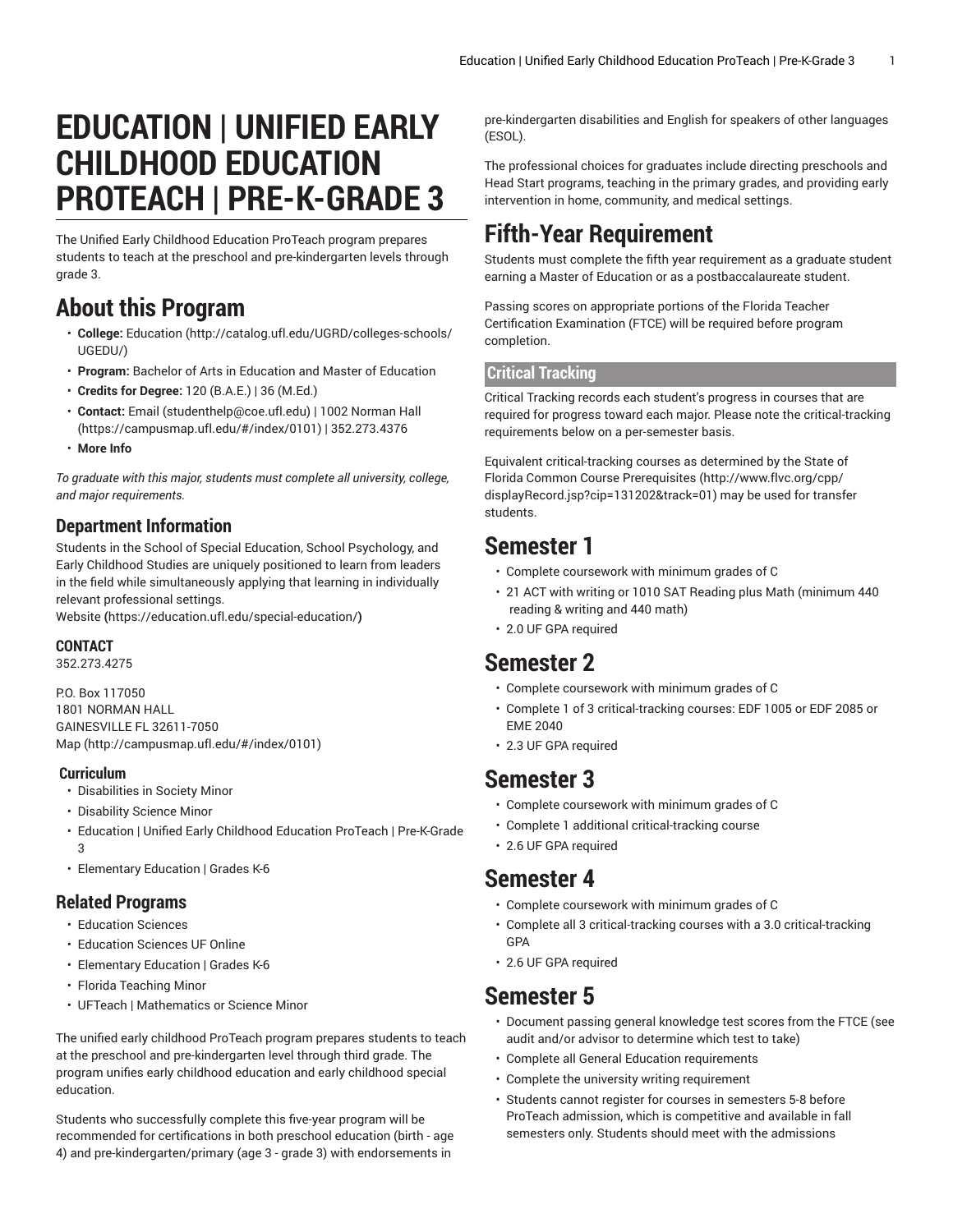coordinator in G416 Norman Hall to complete an application in February.

- 3.0 upper-division GPA required
- 2.6 UF GPA required

### **Semester 6**

• 3.0 upper-division GPA

### **Semester 7**

• 3.0 upper-division GPA

# **Semester 8**

• 3.0 upper-division GPA

#### **Model Semester Plan**

For electives, students are encouraged to choose courses that will strengthen their knowledge of the content areas of literature, social sciences, natural sciences, and mathematics.

To remain on track, students must complete the appropriate criticaltracking courses, which appear in bold. These courses must be completed by the terms as listed above in the Critical Tracking criteria.

*This semester plan represents an example progression through the major. Actual courses and course order may be different depending on the student's academic record and scheduling availability of courses. Prerequisites still apply.*

| <b>Course</b>                                                      | <b>Title</b>                                                                                                            | <b>Credits</b> |  |
|--------------------------------------------------------------------|-------------------------------------------------------------------------------------------------------------------------|----------------|--|
| <b>Semester One</b>                                                |                                                                                                                         |                |  |
| Quest 1 (Gen Ed Humanities)                                        |                                                                                                                         | 3              |  |
|                                                                    | State Core Gen Ed Biological or Physical Sciences (http://<br>catalog.ufl.edu/UGRD/academic-programs/general-education/ | 3              |  |
| #genedcoursestext)                                                 |                                                                                                                         |                |  |
|                                                                    | State Core Gen Ed Composition (http://catalog.ufl.edu/UGRD/                                                             | 3              |  |
|                                                                    | academic-programs/general-education/#genedcoursestext)                                                                  |                |  |
|                                                                    | State Core Gen Ed Mathematics (http://catalog.ufl.edu/UGRD/                                                             | 3              |  |
|                                                                    | academic-programs/general-education/#genedcoursestext)                                                                  |                |  |
|                                                                    | State Core Gen Ed Social and Behavioral Sciences (http://                                                               | 3              |  |
|                                                                    | catalog.ufl.edu/UGRD/academic-programs/general-education/                                                               |                |  |
| #genedcoursestext)                                                 |                                                                                                                         |                |  |
|                                                                    | <b>Credits</b>                                                                                                          | 15             |  |
| <b>Semester Two</b>                                                |                                                                                                                         |                |  |
| EDF 1005                                                           | Introduction to Education (Critical Tracking)                                                                           | 3              |  |
| Select one:                                                        |                                                                                                                         | 3              |  |
| EDF 3110                                                           | Human Growth and Development (Gen Ed                                                                                    |                |  |
|                                                                    | Social and Behavioral Sciences)                                                                                         |                |  |
| <b>DEP 3053</b>                                                    | Developmental Psychology (Gen Ed Social<br>and Behavioral Sciences)                                                     |                |  |
| Gen Ed Composition or literature                                   |                                                                                                                         | 3              |  |
|                                                                    | State Core Gen Ed Humanities (http://catalog.ufl.edu/UGRD/                                                              | 3              |  |
|                                                                    | academic-programs/general-education/#genedcoursestext)                                                                  |                |  |
| <b>Gen Ed Mathematics</b>                                          |                                                                                                                         | 3              |  |
|                                                                    | <b>Credits</b>                                                                                                          | 15             |  |
| <b>Semester Three</b>                                              |                                                                                                                         |                |  |
| <b>EDF 2085</b>                                                    | <b>Teaching Diverse Populations (Critical</b>                                                                           | 3              |  |
|                                                                    | Tracking; Gen Ed Social and Behavioral                                                                                  |                |  |
|                                                                    | Sciences and Diversity)                                                                                                 |                |  |
|                                                                    | Gen Ed Biological or Physical Sciences                                                                                  | 3              |  |
| Elective (Gen Ed Diversity or International) or a foreign language |                                                                                                                         |                |  |

| Elective                        | Elective (Writing Requirement: 6,000 words)      | 3<br>3 |
|---------------------------------|--------------------------------------------------|--------|
|                                 | <b>Credits</b>                                   | 15     |
| <b>Semester Four</b>            |                                                  |        |
|                                 | Quest 2 (Gen Ed Biological or Physical Sciences) | 3      |
| <b>EME 2040</b>                 | Introduction to Educational Technology           | 3      |
|                                 | (Critical Tracking)                              |        |
| Elective (Gen Ed International) |                                                  | 3      |
|                                 | Elective (Writing Requirement: 6,000 words)      | 3      |
| Flective                        |                                                  | 3      |
|                                 | <b>Credits</b>                                   | 15     |
| <b>Semester Five</b>            |                                                  |        |
| EDF 3122                        | The Young Child                                  | 3      |
| <b>EDF 3609</b>                 | Sociological and Historical Foundations of       | 3      |
|                                 | Education                                        |        |
| <b>EEX 3012</b>                 | Introduction to Special Education                | 3      |
| <b>EEX 4754</b>                 | Family Focused Involvement in Early              | 3      |
|                                 | <b>Childhood Special Education</b>               |        |
| LIN 3710                        | Language Acquisition                             | 3      |
|                                 | Credits                                          | 15     |
| <b>Semester Six</b>             |                                                  |        |
| <b>EEC 3421</b>                 | Early Childhood Math, Science, and               | 3      |
|                                 | Technology                                       |        |
| <b>EEC 3941</b>                 | Practicum in Early Childhood Education           | 3      |
| <b>EEX 3226</b>                 | Assessment in Early Childhood Special            | 3      |
|                                 | Education                                        |        |
| <b>EEX 4790</b>                 | Multicultural Issues in Early Childhood          | 3      |
|                                 | <b>Special Education</b>                         |        |
| <b>RED 3309</b>                 | <b>Emergent Literacy and Beginning Reading</b>   | 3      |
|                                 | Instruction<br><b>Credits</b>                    |        |
| Semester Seven                  |                                                  | 15     |
| EEC 4215                        | Early Childhood Science and Social Studies       | 3      |
| <b>EEC 4712</b>                 | Social-Emotional Learning and Behavior           | 3      |
|                                 | Support in Early Childhood                       |        |
| <b>EEX 4064</b>                 | Educational Programming for Infants and          | 3      |
|                                 | <b>Toddlers with Disabilities</b>                |        |
| <b>EEX 4837</b>                 | <b>Practicum Early Child</b>                     | 3      |
| EPD 4033                        | Child Youth Mult Disa                            | 3      |
|                                 | <b>Credits</b>                                   | 15     |
| Semester Eight                  |                                                  |        |
| EDF 3433                        | Introduction to Educational Measurement          | 3      |
| or EDF 4430                     | and Evaluation                                   |        |
|                                 | or Measurement and Evaluation in                 |        |
|                                 | Education                                        |        |
| <b>EEX 3062</b>                 | Early Childhood Special Education                | 3      |
|                                 | Curriculum                                       |        |
| <b>EEX 4905</b>                 | <b>Individual Study</b>                          | 3      |
| <b>EME 4401</b>                 | Integrating Technology in the Elementary         | 3      |
|                                 | Curriculum                                       |        |
| LAE 4604                        | Language Arts for Diverse Learners in Early      | 3      |
|                                 | Education                                        |        |
|                                 | <b>Credits</b>                                   | 15     |
|                                 | <b>Total Credits</b>                             | 120    |

*Passing score on all subtests of the FTCE subject area exam in preschool education (birth-age 4) required for completion of the bachelor's degree.*